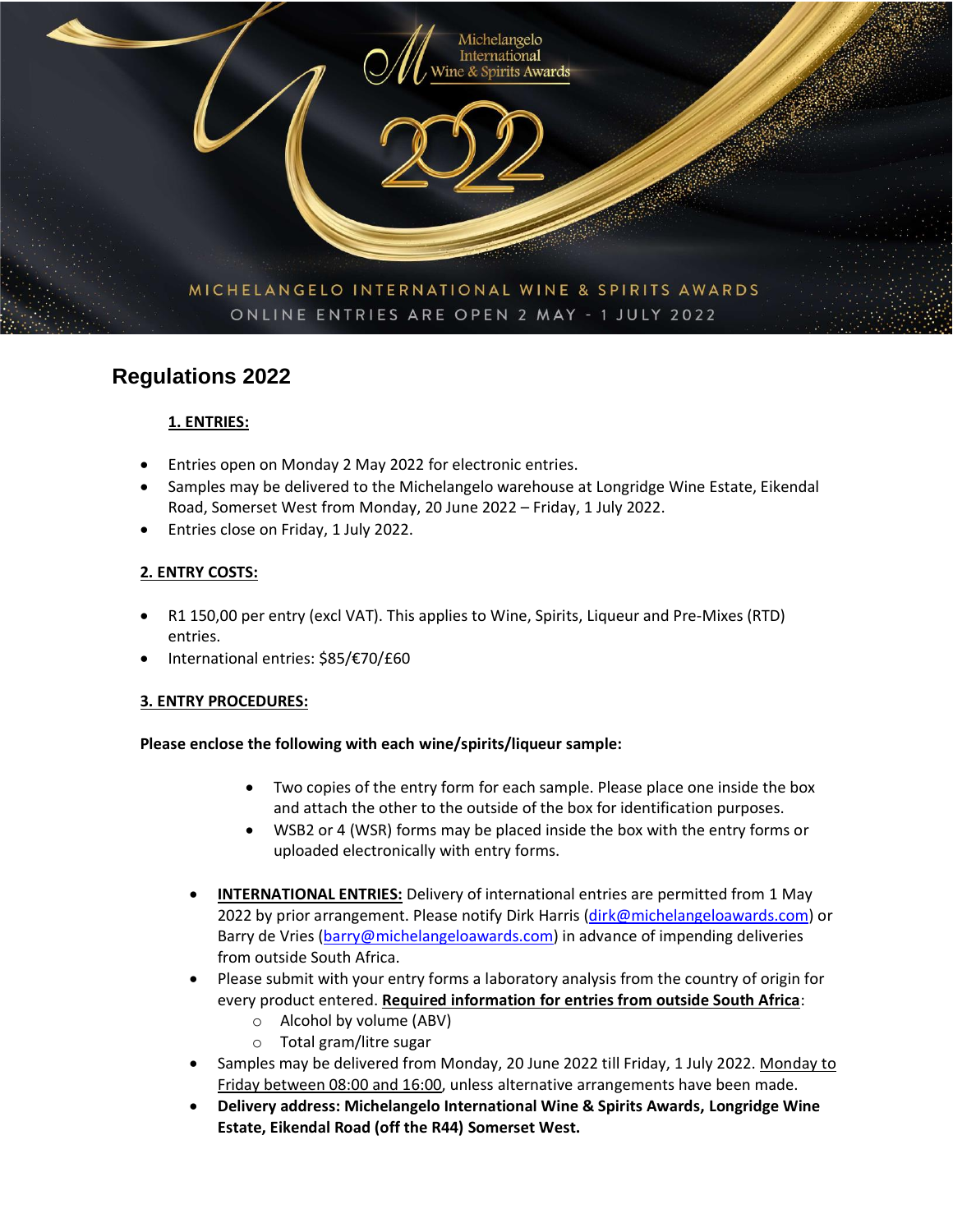• **Late delivery of samples**: Should samples not have been received by close of business on 1 July 2022, please make alternative arrangements with Barry de Vries +27 (0)83 225 9000/ [barry@michelangeloawards.com](mailto:barry@michelangeloawards.com) or Dirk Harris +27 (0)92 394 3280/ [dirk@michelangeloawards.com](mailto:dirk@michelangeloawards.com)

## **4. REQUIREMENTS FOR ENTRIES**

- Wine entries: Six bottles of 750ml or five bottles of 1000ml capacity for each entry must be submitted for tasting. Please submit each entry separately boxed and attach the down-loadable Delivery Label to the outside of every box.
- For Brandy entries three (3) 750ml bottles will be accepted
- For Liqueur and Spirits entries three (3) bottles are required
- For entries for the Museum Class (Golden Oldies Trophy) four (3) 750ml bottles will be accepted
- **For Pre-Mixes (Ready to Drink) six (6) 250ml bottles or cans are required, or the equivalent in volume**
- International entries require two (2) 750ml bottles wine and two (2) bottles spirits with a total volume of 1 000ml, or as arranged with the organizers.

# **IMPORTANT DIRECTIVE: Winner's award sticker application to more than one brand:**

- A product which has been entered and awarded a medal or trophy under a specific brand name or label, may only display the related award stickers on that particular product.
- Should a producer plan to bottle and market a particular product under more than one name or label - be it wine or spirits - they should be entered individually as separate entries.

### **Required information to accompany unlabelled entries or barrel and tank samples:**

- **Wines entered need not be market ready in order to participate.**
- We accept tank or barrel samples, as well as bottles with temporary labels in cases where producers are awaiting final front and back labels. Such temporary labels should be clear handwritten or computer-generated stickers displaying the following information: Producer/Cellar; Name of product, Varietal or Blend and Vintage.
- All barrel and tank samples should be accompanied by either a WSB2 (WSR2) certificate or an independent laboratory analysis. Other conditions may apply.
- Liqueur and spirits samples should be accompanied by an analysis confirming content and technical information. Specifically, Alc% and residual sugar.
- Completed entry forms, certification documents, proof of payment of entry fees and samples should reach the organisers by end of business on Friday, 1 July 2022.

### **5. CRAFT DISTILLED ENTRIES:**

We no longer differentiate between entries of craft spirits and commercially produced spirits. All spirits, irrespective of origin, should be entered in the same classes as per the Classes List.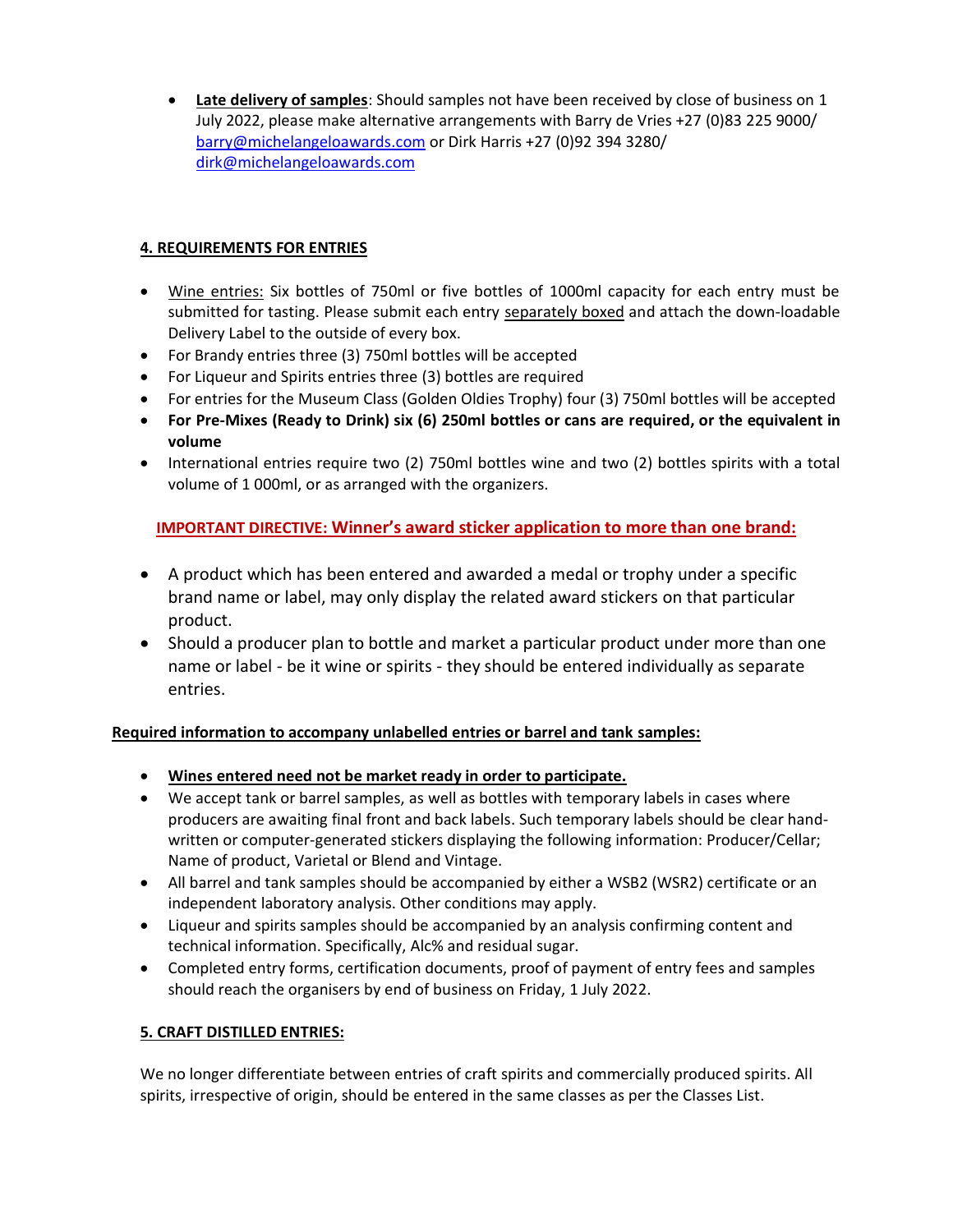#### **6. INTERNATIONAL ENTRIES:**

- Wine/Spirits/Liqueurs produced outside South Africa may be entered in the competition.
- Such wines/spirits/liqueurs should be accompanied by either an independent laboratory analysis or supporting documentation from the country of origin confirming the chemical analysis. Specifically, Alc% and residual sugar.
- Where international samples are being sent by courier, each bottle, box, and shipment waybill should be clearly marked NOT FOR RESALE. SAMPLES ONLY.
- Customs cost, import duty and cost of transport of entries will be for the account of the entrant. The Michelangelo International Wine & Spirits Awards will not be responsible for any costs related to the entry. Should you require any assistance please contact dirk@michelangeloawards.com.
- **It is the responsibility of the entrant to ensure that their entries are delivered to Longridge Wine Estate by 16:00 on 1 July 2022. The organisers will not be held responsible for losses due to entries being withheld by SA Customs for any reasons whatsoever.**

### **7. JUDGING PROCEDURES:**

- Wines will be judged in accordance with the variety or type (class) to which it belongs and in which it has been entered.
- The international 100 point system is used.
- Medals will be awarded in accordance with the methodology for distribution of medals, as follows:
- **Trophy (Top scoring product in class)**
- **Platinum (96 points or higher)**
- **Gran d'Or / Double Gold (93 to 95.99 points)**
- **Gold (89 to 92.99 points)**
- **Silver (86 to 88.99 points)**

### **No bronze medals or merit awards are given.**

• The top scoring one-third of entries entered in each class will be eligible for medals and are calculated according to the judges' final scores. However, where a number of wines qualify for a medal in terms of the medal cut-off point, all wines with that score will be allocated the appropriate medal. Should the top third of entries fall outside of points requirements as detailed above, the judges may uniformly adjust points across the entire class in order to ensure that at least a third of the entries fall within the medal allocation. The same points increase/decrease will be allocated across all entries in the specific class.